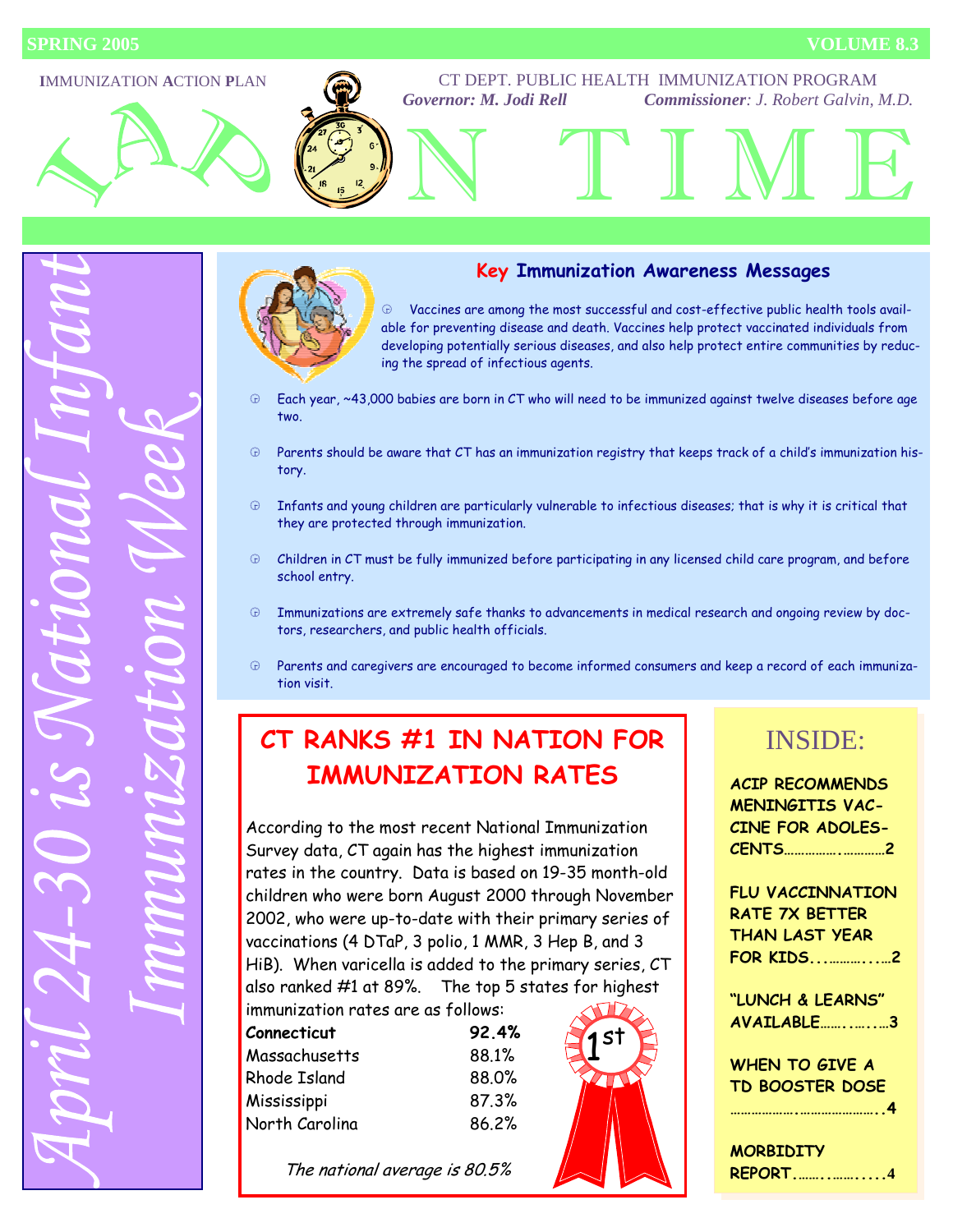

## **Meningococcal Vaccine**

On February 10, 2005 the Advisory Committee on Immunization Practices (ACIP) added meningococcal polysaccharide and meningococcal conjugate vaccines to the Vaccines For Children (VFC) Program. The meningococcal conjugate vaccine is licensed under the name Menactra. Groups eligible to receive the newly licensed meningococcal conjugate vaccine include college freshman who live in dormitories, adolescents aged 11-12, and adolescents at high school entry (15 years old) who were not previously vaccinated. The vaccine is highly effective . However, it does not protect people against meningococcal disease caused by "type B" bacteria. This type of bacteria causes one-third of meningococcal cases in the U.S. The State Immunization Program has not yet determined when meningococcal conjugate vaccine will be made available to providers statewide.

 Additional information is available at http://www.cdc.gov/nip/vaccine/meningitis/mcv4/ mcv4\_acip.

ne

# **Influenza**

The flu vaccination rate is up among high-risk children according to the CDC. The data is based on the Behavioral Risk Factor Surveillance System (BRFSS), a nation-wide telephone survey conducted in January. The CDC reports that **57.3%** of children between the ages of 6 months and 23 months were vaccinated between September 2004 and December 2004. A 2002 survey found only **7.7%** in the same group were immunized. Kudos to those of you who worked so hard to get children vaccinated against influenza. Unfortunately only **59%** of Americans 65 years and older had been vaccinated through December 2004, compared to **66%** in 2003.

The ACIP has adopted the World Health Organization (WHO) recommendations for the strains of influenza vaccine for the 05/06 flu season. The ACIP voted to add the new A/California /7/2004(H3N2) strain to next season's flu vaccine replacing the A/Fujian strain in the current vaccine. The other two strains recommended for next season are the same as in this year's vaccine: A/New Caledonia/20/99(H1N1) and B/ Shanghai/361/2002.

For Your Information...

The state of CT has only two valid exemptions to vaccinations:

EP

**Religious**: A child may be exempt from vaccination if the family has stated in writing that vaccinations are against their religious beliefs. The documentation is not required to be on any official state form. Proof of religion is not required.

**Medical**: Medical exemptions are very rare. With few exceptions\*, a true medical contraindication would include an anaphylactic reaction to a prior dose of the vaccine or any of it's components. Pregnancy or immunodeficiency are added contraindications to the administration of live vaccines such as MMR and Varicella. Medical contraindications must be noted in writing by a licensed physician in order to be valid. \*Encephalopathy within 7 days of a previous dose of DTaP

There is NO **philosophical** exemption in the state of CT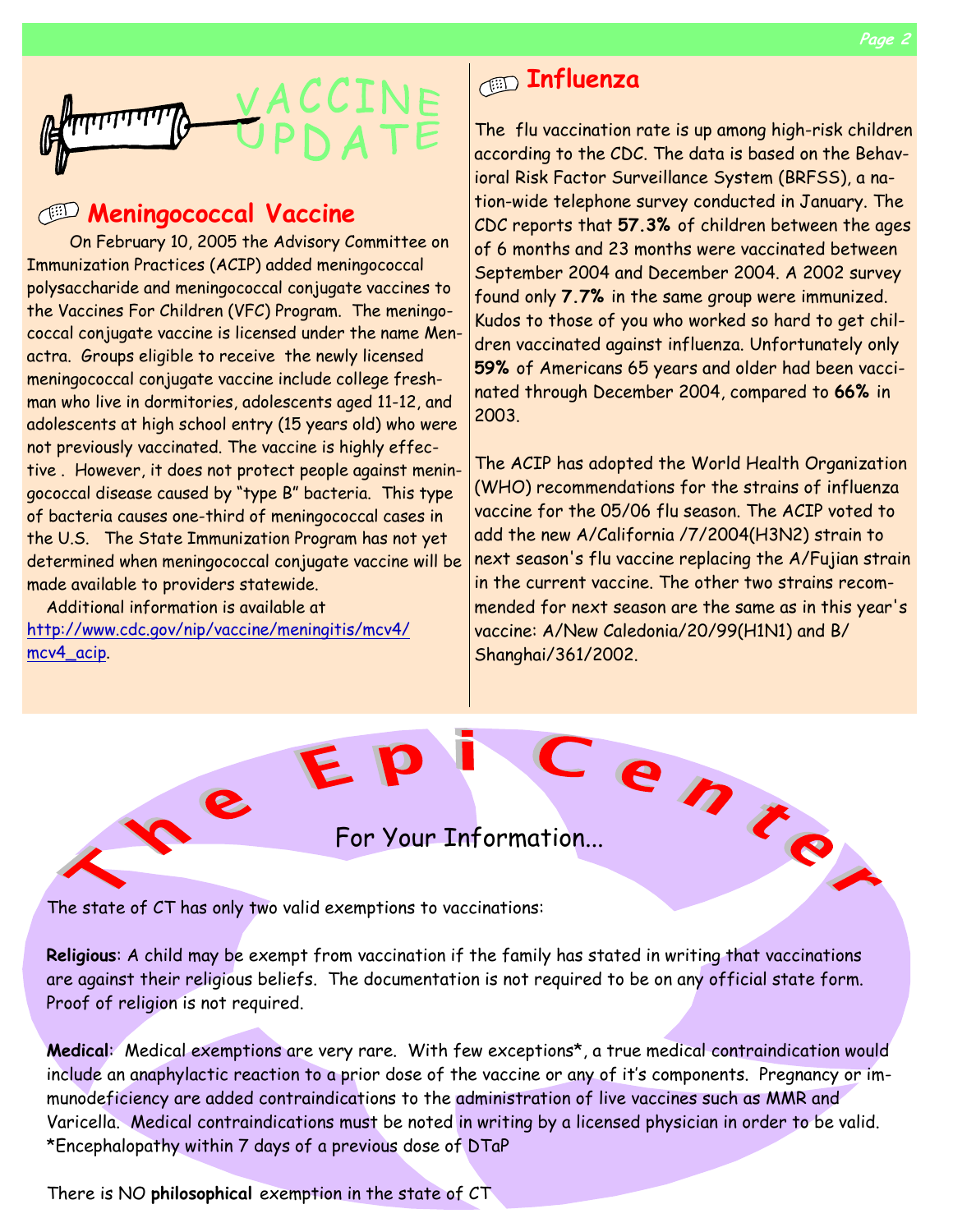**Page 3** 



This year, CIRTS has already sent out **17,989** pre-printed blue School Health Assessment Records to **196 practices** who requested them for their 2000 birth cohort entering kindergarten and enrolled in CIRTS. Please call Nancy at 860-509- 7912 to request the blue forms for children in



**The Connecticut Immunization Registry & Tracking System Staff**:

*From left to right: Khristie Walser, Michele Ramos, Nancy Caruk, Michael Tommasi, Lydia Medina, Loretta Rivera, Johanna Castaneda, Sherease Bester, Rachel Reynolds, Carolann Kapur* 



Your local Immunization Action Plan Coordinator (IAP) (see sidebar), is available at your request to give your pediatric or family practice a one on one information session . During your regular lunch break your IAP will come to your office and brief your staff about the most relevant immunization topics that are of concern to you while providing a healthy lunch. If you are interested in taking advantage of this opportunity, please

call your local IAP to schedule an appointment.

This opportunity is made possible through a partnership between the CT Department of Public Health and the CT Commission On Children.

> Department of Health and Human Services Centers for Disease Control and Prevention

**"IMMUNIZATION UPDATE"** 

WILL BE OFFERED TWICE THIS YEAR: **JULY** 28th & **DECEMBER** 8th 2005

*More information will be forthcoming Call the State Immunization Program for the location nearest you* 

**Local IAP Coordinators** 

**Bridgeport**  Conrado Barzaga (203) 396-8384

**Danbury**  Irene Litwak (203) 730-5240

**East Hartford**  Sandra Ribeiro (860) 291-7390

**Hartford**  Leticia Marulanda (860) 547-1426 X7033

> **Meriden**  Kate Baker (203) 630-4251

> **Middletown**  Loreen Gawel (860) 344-3471

**Naugatuck Valley**  Maritza Rosado (203) 924-9548

**New Britain**  Ramona Anderson (860) 612-2777

**New Haven**  Jennifer Rich (203) 946-7097

**New London**  Mary Ellen Powell (860) 447-8322

**Northeast Region**  Danielle Baillargeon (860) 928-6541 X2013

> **Norwalk**  Pam Bates (203) 854-7728

**Stamford**  Susan Leifer (203) 977-5098

**Torrington**  Sue Sawula (860) 489-0436

**Uncas**  Ginny Haas (860) 823-1189

**Waterbury**  Randy York (203) 346-3907

**West Haven**  Betty Murphy (203) 937-3665

**Windham**  Karin Davis (860) 423-4534